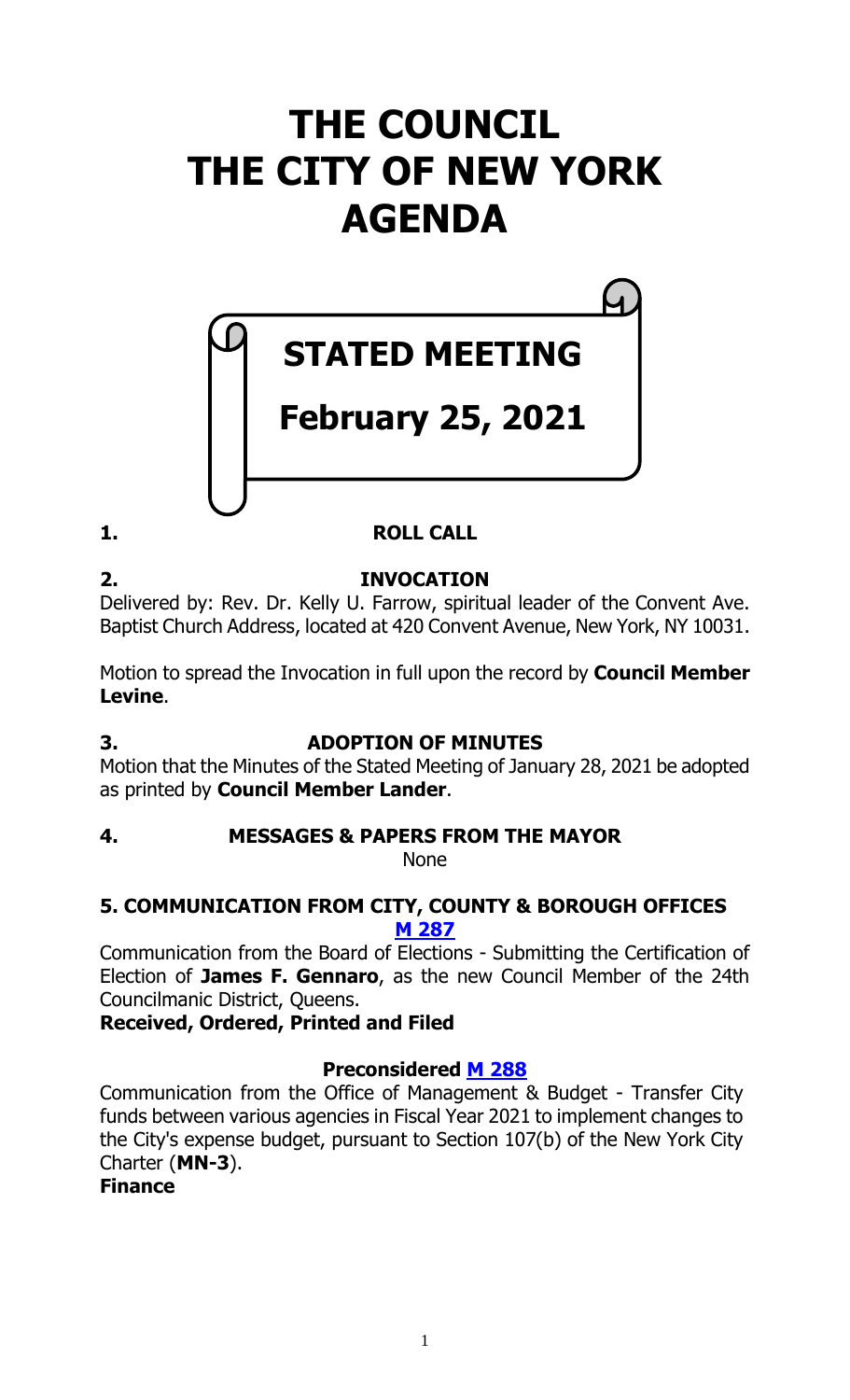#### **Preconsidered M [289](https://legistar.council.nyc.gov/LegislationDetail.aspx?ID=4801489&GUID=16CE20F1-83C4-474E-A470-C42962A95C93&Options=ID|Text|&Search=)**

Communication from the Office of Management & Budget - Appropriation of new City revenues in Fiscal Year 2021, pursuant to Section 107(e) of the New York City Charter (**MN-4**).

#### **Finance**

#### **M [290](https://legistar.council.nyc.gov/LegislationDetail.aspx?ID=4808709&GUID=6DD390DA-D973-4D99-9515-D525E7B8529A&Options=ID|Text|&Search=)**

Communication from the New York City Public Advocate - Withdrawing the name of **Celia** "**Cea" Weaver** (**M 285**) from consideration at this time for her appointment as a member of the New York City Planning Commission. **Received, Ordered, Printed and Filed**

| 6. | <b>PETITIONS &amp; COMMUNICATIONS</b> |
|----|---------------------------------------|
|    | None                                  |

None

**7. LAND USE CALL-UPS**

None

- **8. COMMUNICATION FROM THE SPEAKER**
- **9. DISCUSSION OF GENERAL ORDERS**

#### **10. REPORT OF SPECIAL COMMITTEES** None

#### **11. REPORTS OF STANDING COMMITTEES Report of the Committee on Aging Int [2225-A](https://legistar.council.nyc.gov/LegislationDetail.aspx?ID=4794733&GUID=07D62EEB-0709-464C-9031-E1EBEA15CBF6&Options=&Search=)**

An Amended Local Law in relation to the establishment of a plan for COVID-19 vaccination of homebound seniors, reporting on such plan, and providing for the repeal of such provisions upon the expiration thereof. **Amended and Coupled on GO**

#### **Report of the Committee on Economic Development [Int 1839-A](https://legistar.council.nyc.gov/LegislationDetail.aspx?ID=4286227&GUID=57124C81-1DB3-402C-B2DE-6B34E59AB725&Options=&Search=)**

An Amended Local Law to amend the administrative code of the city of New York, in relation to an annual report on the progress of the Brooklyn Navy Yard master plan.

#### **Amended and Coupled on GO**

#### **Report of the Committee on Environmental Protection [Int 1591-B](https://legistar.council.nyc.gov/LegislationDetail.aspx?ID=3983007&GUID=D7B397CD-49EA-4ECE-9C32-1493AB8F0C21&Options=&Search=)**

An Amended Local Law in relation to conducting a study regarding the feasibility of constructing a new wastewater treatment facility on Rikers Island. **Amended and Coupled on GO**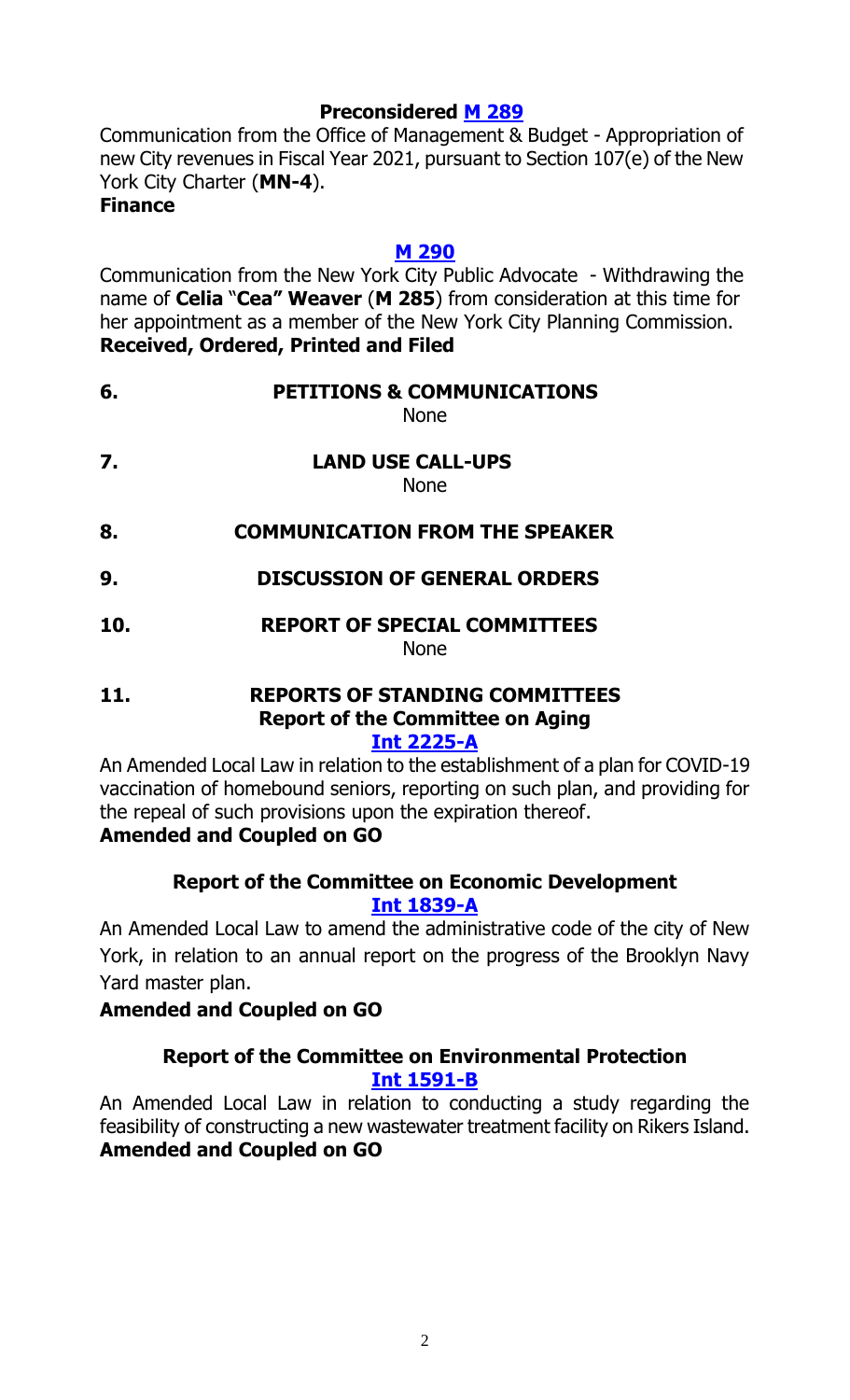#### **Report of the Committee on Finance [Int 2046-A](https://legistar.council.nyc.gov/LegislationDetail.aspx?ID=4624858&GUID=F53D5D3B-5D23-4F08-822F-F4C9904CCE49&Options=&Search=)**

An Amended Local Law to amend the New York city charter, in relation to capital commitment plans and capital project detail data reports. **Amended and Coupled on GO**

#### **Preconsidered Int [2230](https://legistar.council.nyc.gov/LegislationDetail.aspx?ID=4806325&GUID=2E053009-925B-4881-BA1D-AF403E6C101F&Options=&Search=)**

A Local Law to amend the New York city charter, in relation to the date by which the council shall submit recommendations in regard to the preliminary budget.

#### **Coupled on GO**

#### **Preconsidered Int [2231](https://legistar.council.nyc.gov/LegislationDetail.aspx?ID=4806326&GUID=F7522510-845C-402F-8B59-A8481C640E52&Options=&Search=)**

A Local Law in relation to extending to the 2021-22 assessment roll the renewal of certain residential property taxation exemptions received on the 2020-21 assessment roll for persons 65 years of age or over and persons with disabilities, and to provide for the repeal thereof.

#### **Coupled on GO**

#### **Preconsidered Res [1544](https://legistar.council.nyc.gov/LegislationDetail.aspx?ID=4801474&GUID=5B588D58-E9B0-4B62-AAF2-550157B75E00&Options=&Search=)**

Resolution approving the new designation and changes in the designation of certain organizations to receive funding in the Expense Budget.

#### **Coupled on GO**

#### **Preconsidered M [288](https://legistar.council.nyc.gov/LegislationDetail.aspx?ID=4801488&GUID=3C0DD46E-8E52-4DA2-BCE5-493BFF4277BE&Options=ID|Text|&Search=) & Res [1548](https://legistar.council.nyc.gov/LegislationDetail.aspx?ID=4808821&GUID=078BAC94-F561-4DC4-A69C-25E660C35CD1&Options=ID|Text|&Search=)**

Communication from the Office of Management & Budget - Transfer City funds between various agencies in Fiscal Year 2021 to implement changes to the City's expense budget, pursuant to Section 107(b) of the New York City Charter (**MN-3**).

#### **Coupled on GO**

#### **Preconsidered M [289](https://legistar.council.nyc.gov/LegislationDetail.aspx?ID=4801489&GUID=16CE20F1-83C4-474E-A470-C42962A95C93&Options=ID|Text|&Search=) & Res [1549](https://legistar.council.nyc.gov/LegislationDetail.aspx?ID=4808822&GUID=78447969-9F91-438A-8828-328FE1EA70DF&Options=ID|Text|&Search=)**

Communication from the Office of Management & Budget - Appropriation of new City revenues in Fiscal Year 2021, pursuant to Section 107(e) of the New York City Charter (**MN-4**).

#### **Coupled on GO**

#### **Preconsidered [L.U.](https://legistar.council.nyc.gov/LegislationDetail.aspx?ID=4806327&GUID=2E1D1D31-13B8-4ECD-8A43-6C357F8FF0CE&Options=&Search=) 731 & Res [1550](https://legistar.council.nyc.gov/LegislationDetail.aspx?ID=4808823&GUID=711E629A-0913-4CE7-AA7F-C86FDACE37B9&Options=ID|Text|&Search=)**

1045 Anderson Avenue HDFC, Block 2508, Lot 26; Bronx, Community District No. 4, Council District 8.

#### **Coupled on GO**

#### **Preconsidered [L.U.](https://legistar.council.nyc.gov/LegislationDetail.aspx?ID=4806339&GUID=A47CFDCC-E73D-42AD-8EE5-11B6CF3BF1DA&Options=&Search=) 732 & Res [1551](https://legistar.council.nyc.gov/LegislationDetail.aspx?ID=4808824&GUID=0FDBE19C-417C-4FE6-B67B-A6EF46CA5EE6&Options=ID|Text|&Search=)**

728 Driggs Avenue HDFC, Block 2406, Lot 26; Brooklyn, Community District No. 1, Council District 34.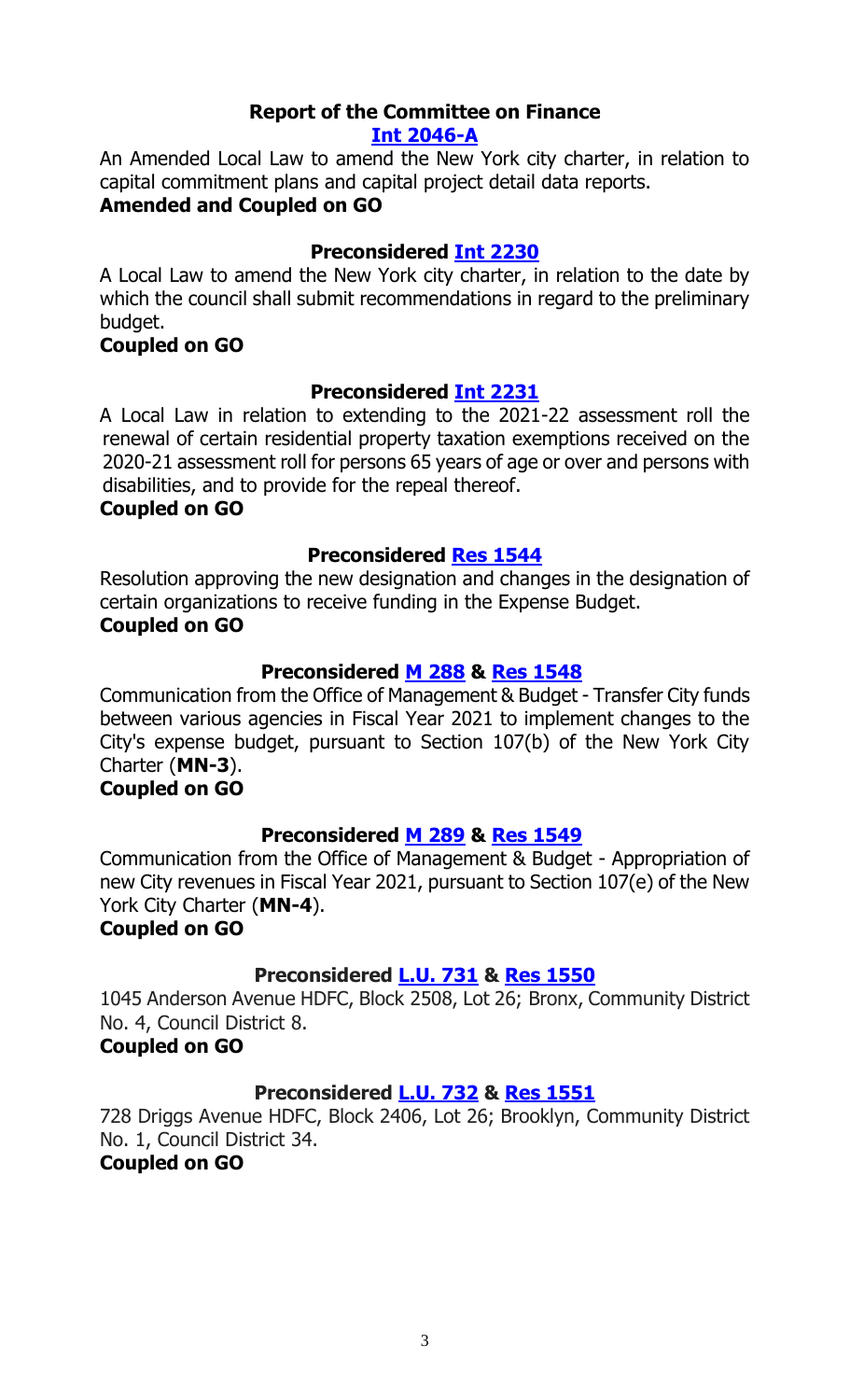#### **Report of the Committee on Fire and Emergency Management [Int 1849-A](https://legistar.council.nyc.gov/LegislationDetail.aspx?ID=4313334&GUID=3766A760-1CB7-4B46-9D38-A72C315FCF51&Options=&Search=)**

An Amended Local Law to amend the New York city fire code, in relation to establishing fire safety provisions for film production locations and requiring production location fire safety managers for certain rigging, filming and production activities.

#### **Amended and Coupled on GO**

#### **[Int 1852-A](https://legistar.council.nyc.gov/LegislationDetail.aspx?ID=4313348&GUID=AB296F1D-369C-4C45-8F33-5428CECBD1E0&Options=&Search=)**

An Amended Local Law to amend the New York city fire code, in relation to fire safety at film production locations and to providing the fire department and local firehouses with information about field conditions at film production locations.

#### **Amended and Coupled on GO**

### **Report of the Committee on Land Use**

#### **[L.U. 714](https://legistar.council.nyc.gov/LegislationDetail.aspx?ID=4743805&GUID=91DAF792-5431-49AA-929D-9D1D51DDD81F&Options=&Search=)**

Application No. **C 200303 ZSQ** (**42-11 9th Street Special Permit**) submitted by RXR 42-11 9th Holdings LLC pursuant to Sections 197-c and 201 of the New York City Charter for the grant of a special permit pursuant to Section 74-96 (Industrial Business Incentive Areas) of the Zoning Resolution to allow an increase in the maximum permitted floor area ratio in accordance with Section 74-963 (Permitted floor area increase) and, in conjunction therewith, to modify the quantity and size of the loading requirements of Section 44-50, in connection with a proposed twenty-story commercial building within an Industrial Business Incentive Area in an M1-4 District specified on the maps in Section 74-968 (Maps of Industrial Business Incentive Areas), on property located at 42 11 9th Street (Block 461, Lot 16), Borough of Queens, Community District 2, Council District 26.

#### **Approved with Modifications and Referred to the City Planning**  Commission pursuant to–Section 197-(d) of the New York City **Charter.**

#### **[L.U. 715](https://legistar.council.nyc.gov/LegislationDetail.aspx?ID=4743806&GUID=256C791F-173E-4255-A3EF-1367E6D6CD20&Options=&Search=)**

Application No. **N 200304 ZRQ** (**42-11 9th Street Special Permit**) submitted by RXR 42-11 9th Holdings LLC, pursuant to Section 201 of the New York City Charter, for an amendment of the Zoning Resolution of the City of New York, adding an Industrial Business Incentive Area to Article VII, Chapter 4 (Special Permits by the City Planning Commission) and updates to Section 74-76 (Modifications of Use, Bulk, Parking and Loading Regulations in Industrial Business Incentive Areas), in connection with a proposed twentystory commercial building within such Industrial Business Incentive Area, on property located at 42-11 9th Street (Block 461, Lot 16), Borough of Queens, Community District 2, Council District 26.

**Approved with Modifications and Referred to the City Planning Commission pursuant to Section 197-(d) of the New York City Charter.**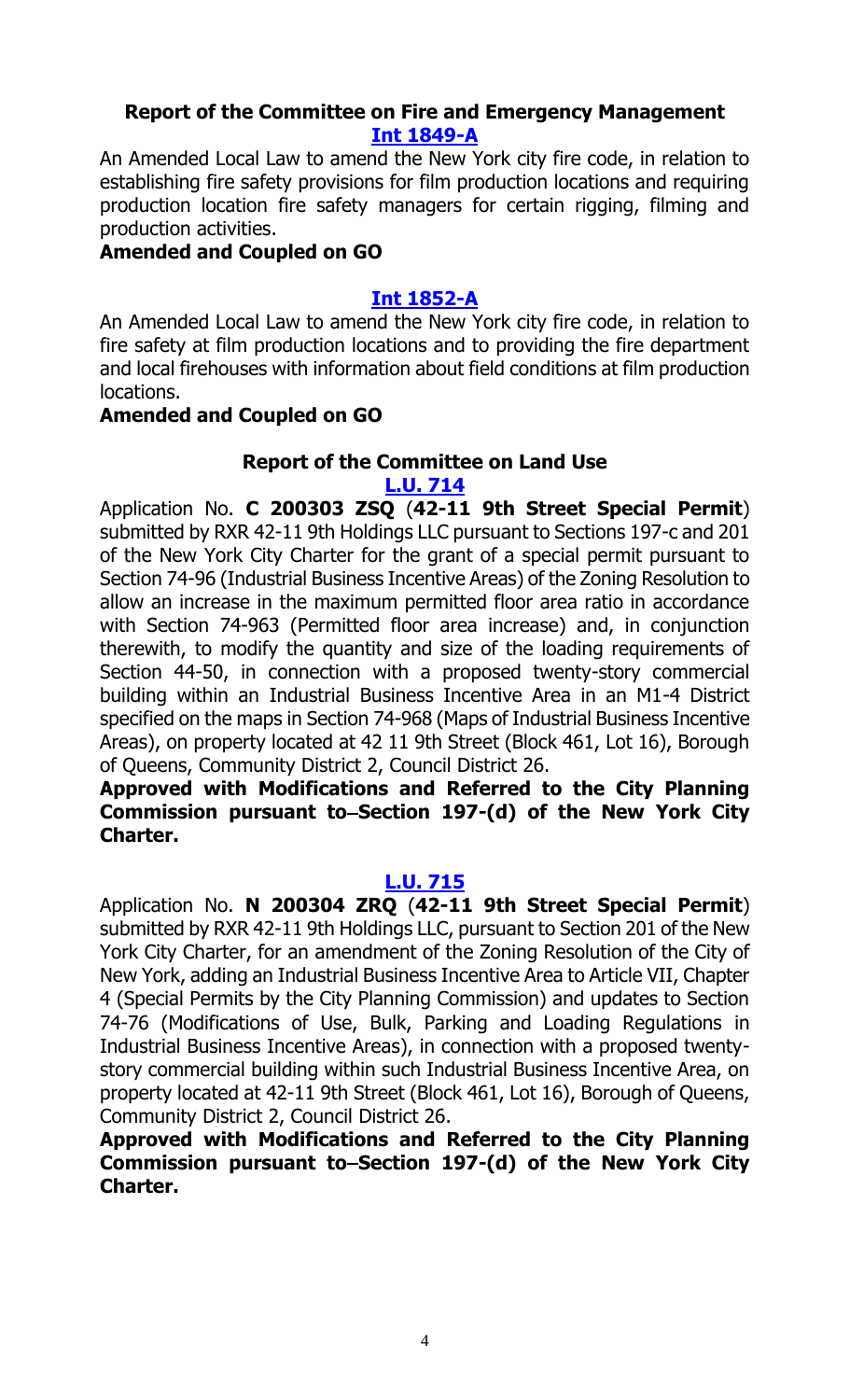#### **[L.U. 722](https://legistar.council.nyc.gov/LegislationDetail.aspx?ID=4754251&GUID=262D287F-976E-4848-845D-4A7C219804CC&Options=&Search=) & [Res 1552](https://legistar.council.nyc.gov/LegislationDetail.aspx?ID=4807413&GUID=B3E609F4-3DBF-42C0-8F02-8C5D534D6087&Options=ID|Text|&Search=)**

Application No. **C 200062 ZMK** (**16th Avenue Rezoning**) submitted by Borough Park Realty, LLC, pursuant to Sections 197-c and 201 of the New York City Charter for an amendment of the Zoning Map, Section No. 22d, eliminating from within an existing R5 District a C2-2 District and changing from an existing R5 District a C4-4A District, Borough of Brooklyn, Community District 12, Council District 44.

#### **Motion to Disapprove**

#### **[L.U. 723](https://legistar.council.nyc.gov/LegislationDetail.aspx?ID=4754252&GUID=03F70509-BE68-42EF-8DF3-C013789C00AD&Options=&Search=) & [Res 1553](https://legistar.council.nyc.gov/LegislationDetail.aspx?ID=4807414&GUID=5214026A-FBE7-4E35-A2A1-259D4C6D9D19&Options=ID|Text|&Search=)**

Application No. **N 200063 ZRK** (**16th Avenue Rezoning**) submitted by Borough Park Realty, LLC, pursuant to Section 201 of the New York City Charter, for an amendment of the Zoning Resolution of the City of New York, modifying APPENDIX F for the purpose of establishing a Mandatory Inclusionary Housing area, Borough of Brooklyn, Community District 12, Council District 44.

#### **Motion to Disapprove**

#### **[L.U. 724](https://legistar.council.nyc.gov/LegislationDetail.aspx?ID=4766865&GUID=548F42FC-CB89-474B-880E-26C3828AEDBB&Options=&Search=) & [Res 1554](https://legistar.council.nyc.gov/LegislationDetail.aspx?ID=4807421&GUID=42BD1739-DC8C-4B1E-BB25-13E9938147B5&Options=ID|Text|&Search=)**

Application No. **20215012 HKK / N 210194 HKK** (**East 25th Street Historic District**) submitted by the Landmarks Preservation Commission pursuant to Section 3020 of the New York City Charter and Chapter 3 of Title 25 of the Administrative Code of the City of New York, for the designation as a historic district of the East 25th Street Historic District (DL 521, LP-2647), containing the property bounded by a line beginning on the eastern curbline of East 25th Street at a point on a line extending westerly from the northern property line of 315 East 25th Street, and extending easterly along said line and the northern property line of 315 East 25th Street, southerly along the eastern property lines of 315 to 377 East 25th Street, westerly along the southern property line of 377 East 25th Street, across East 25th Street and along the southern property line of 378 East 25th Street, northerly along the western property lines of 378 to 314 East 25th Street, and easterly along the northern property line of 314 East 25th Street and across East 25th Street to the point of beginning, Borough of Brooklyn, Community District 17, Council District 45.

#### **Coupled on GO**

#### **[L.U. 725](https://legistar.council.nyc.gov/LegislationDetail.aspx?ID=4766866&GUID=2DA5A86B-D4AD-4D7F-928E-882FE5F3FE4D&Options=&Search=) & [Res 1555](https://legistar.council.nyc.gov/LegislationDetail.aspx?ID=4807424&GUID=A324C9C0-01D7-4E66-9CC9-AA7A7086A1F9&Options=ID|Text|&Search=)**

Application No. **20215014 HAM** (**Everlasting Pine HDFC Ground Lease Amendment**) submitted by the New York City Department of Housing Preservation and Development pursuant to Article 16 of the General Municipal Law requesting waiver of the designation requirements of Section 693 of the General Municipal Law, waiver of the requirements of Sections 197-c and 197 d of the Charter, and approval of an Urban Development Action Area Project for property located at 96 Baxter Street (Block 198, p/o Lot 126), Borough of Manhattan, Community District 1, Council District 1.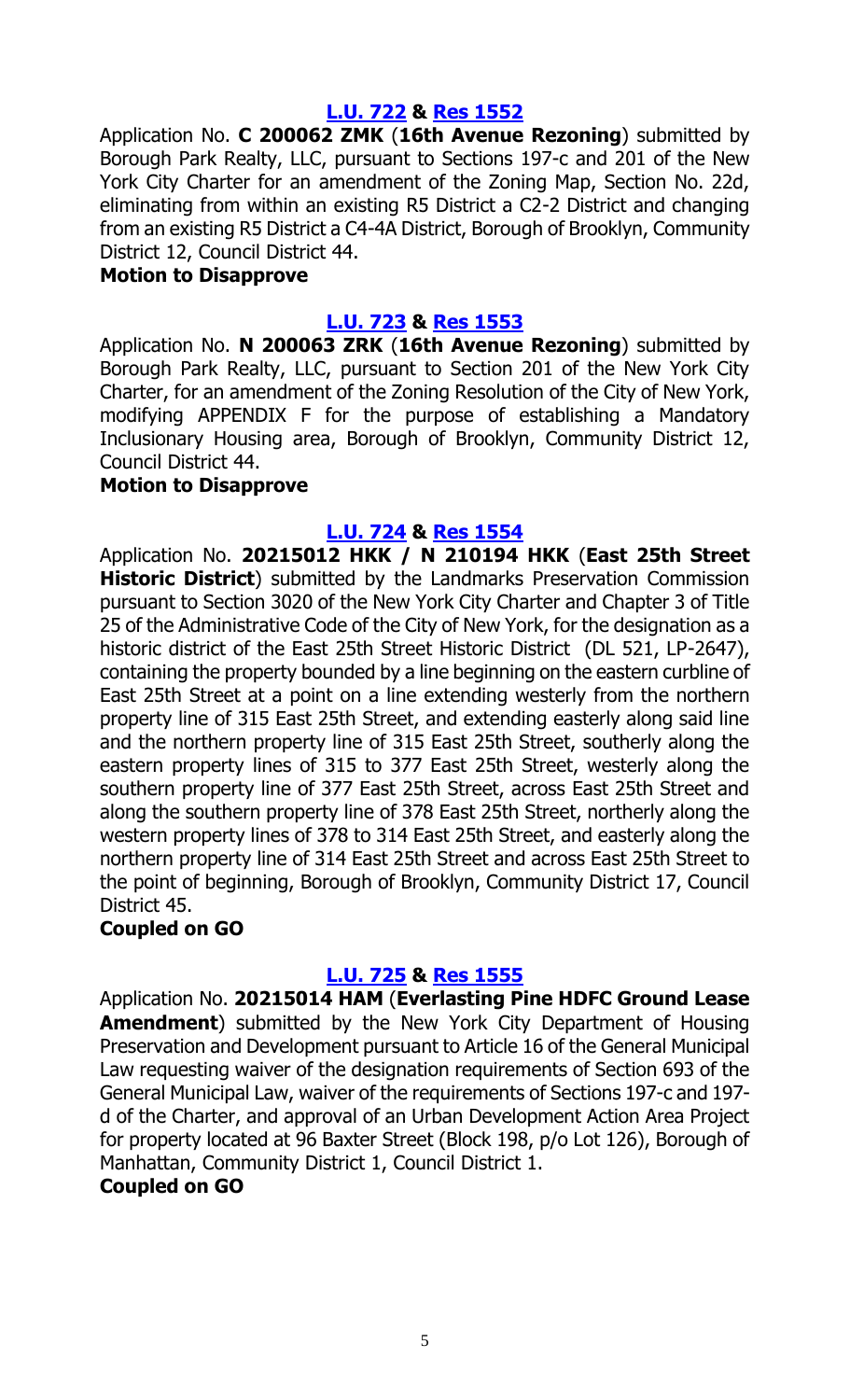#### **[L.U. 726](https://legistar.council.nyc.gov/LegislationDetail.aspx?ID=4791267&GUID=F34C12C6-B362-4FC7-BDEC-A27DE0245D9C&Options=&Search=) & [Res 1556](https://legistar.council.nyc.gov/LegislationDetail.aspx?ID=4807425&GUID=E4C84D2F-4AB1-4D32-AA20-28A85E8621DC&Options=ID|Text|&Search=)**

Application No. **C 210067 HUM** (**Harlem East Harlem URP Amendment**) submitted by the Department of Housing Preservation and Development (HPD) pursuant to Section 505 of Article 15 of the General Municipal (Urban Renewal) Law of New York State and Section 197-c of the New York City Charter, for the sixteenth amendment to the Harlem East Harlem Urban Renewal Plan for the Harlem East Harlem Urban Renewal Area, Borough of Manhattan, Community Districts 10 and 11, Council Districts 8 and 9. **Coupled on GO**

#### **[L.U. 727](https://legistar.council.nyc.gov/LegislationDetail.aspx?ID=4793033&GUID=202884D9-D81A-4C69-B829-6D893CD41CB6&Options=&Search=)**

Application No. **C 190447 ZMK** (**9114 5th Avenue Rezoning**) submitted by BayRide Realty, LLC, pursuant to Sections 197-c and 201 of the New York City Charter for an amendment of the Zoning Map, Section No. 22b, changing from an existing C8-2 District to an R7A District and establishing within a proposed R7A District a C2-4 District, Borough of Brooklyn, Community District 10, Council District 43.

**Approved with Modifications and Referred to the City Planning**  Commission pursuant to–Section 197-(d) of the New York City **Charter.**

#### **[L.U. 728](https://legistar.council.nyc.gov/LegislationDetail.aspx?ID=4793034&GUID=4878CD45-0368-4719-93B5-B5ED72E0DEEE&Options=&Search=)**

Application No. **N 190448 ZRK** (**9114 5th Avenue Rezoning**) submitted by BayRide Realty, LLC, pursuant to Section 201 of the New York City Charter, for an amendment of the Zoning Resolution of the City of New York, modifying APPENDIX F for the purpose of establishing a Mandatory Inclusionary Housing area, Borough of Brooklyn, Community District 10, Council District 43.

#### **Approved with Modifications and Referred to the City Planning**  Commission pursuant to–Section 197-(d) of the New York City **Charter.**

#### **[L.U. 729](https://legistar.council.nyc.gov/LegislationDetail.aspx?ID=4793035&GUID=F1DB30B0-10AE-4CF1-A1FC-EA7DBD428B7F&Options=&Search=) & [Res 1557](https://legistar.council.nyc.gov/LegislationDetail.aspx?ID=4807428&GUID=66BC6D2E-0B50-4B4B-B8B2-EF2D7012171F&Options=ID|Text|&Search=)**

Application No. **C 200190 ZMQ** (**214-32 Hillside Avenue Rezoning**) submitted by Munir M. Islam, pursuant to Sections 197-c and 201 of the New York City Charter for an amendment of the Zoning Map, Section No. 15a, by establishing within an existing R2 District a C2-3 District, Borough of Queens, Community District 13, Council District 23.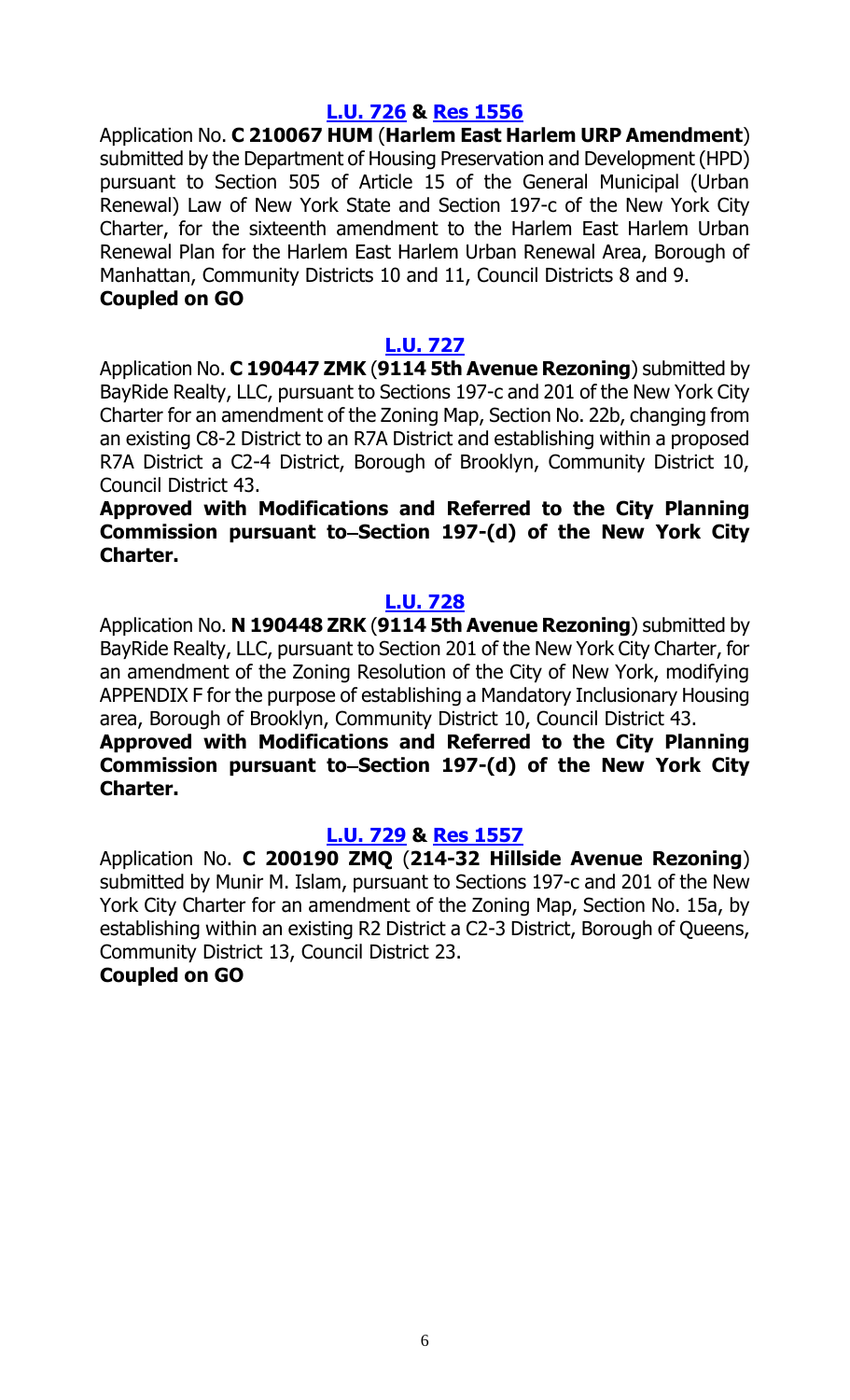#### **Report of the Committee on Rules, Privileges and Elections Preconsidered Res [1546](https://legistar.council.nyc.gov/LegislationDetail.aspx?ID=4805849&GUID=6CC8E887-EEDC-4A01-BA25-CCF2BB549B44&Options=&Search=)**

Resolution amending Rule 7.00 of the Rules of the Council in relation to changes in membership of the Standing Committees of the Council.

By Council Member Koslowitz:

**RESOLVED**, pursuant to Rule 7.00(a) of the Rules of the Council, the Council does hereby consent to the following changes in Membership to certain Standing Committees and the Land Use Subcommittees.

#### **STANDING COMMITTEES**

**CONTRACTS** Gennaro

## **CULTURAL AFFAIRS, LIBRARIES AND INTERNATIONAL INTERGROUP RELATIONS**

Gennaro

**EDUCATION** Gennaro

## **ENVIRONMENTAL PROTECTION**

Gennaro

# **FIRE AND EMERGENCY MANAGEMENT**

Gennaro

#### **MENTAL HEALTH, DISABILITIES AND ADDICTION**  Ayala

**PARKS AND RECREATION** Gennaro

# **RESILIENCY AND WATERFRONTS**

Gennaro

#### **SANITATION AND SOLID WASTE MANAGEMENT** Gennaro

#### **WOMEN AND GENDER EQUITY** [Ayala]

Gennaro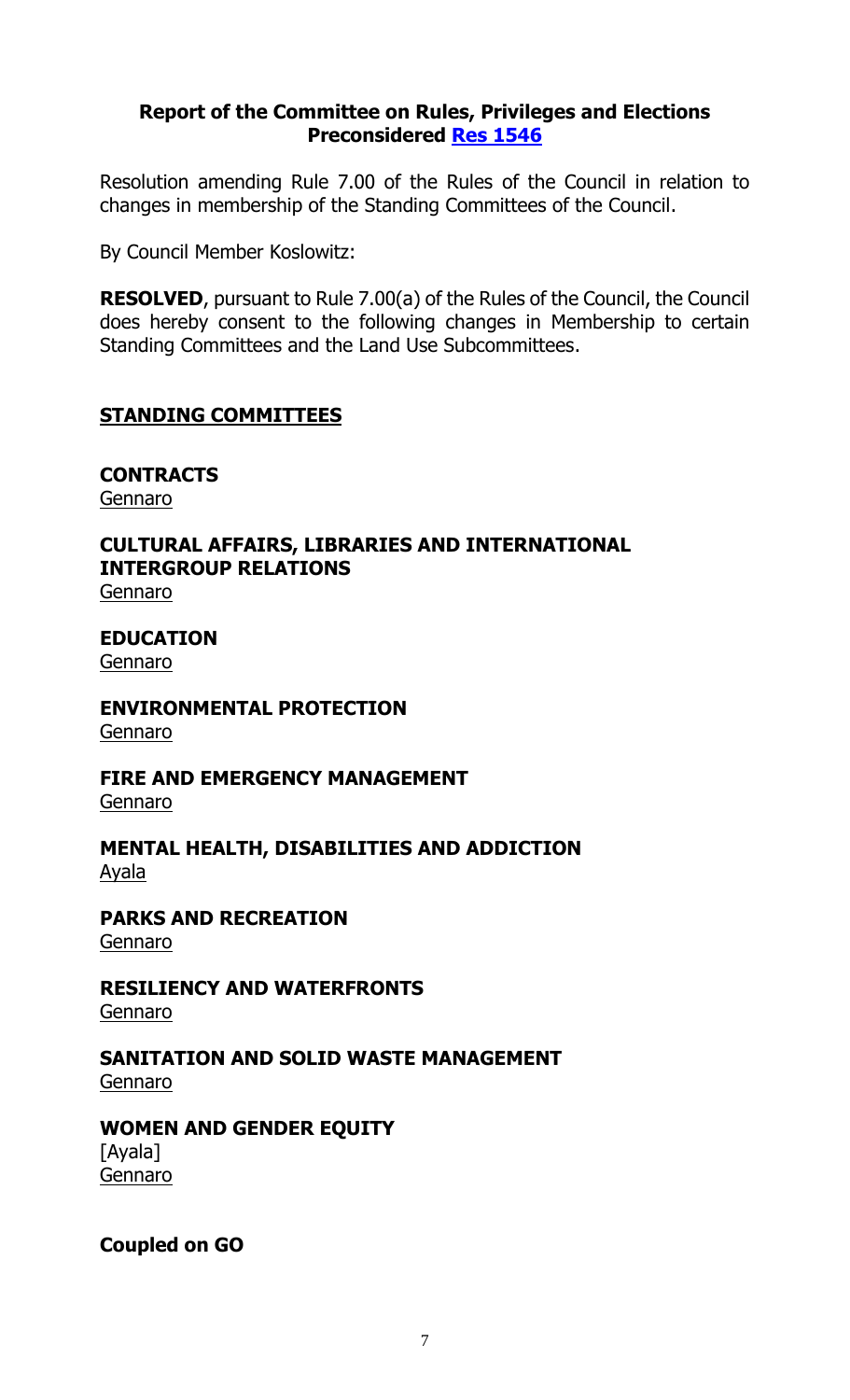### **12. GENERAL ORDERS CALENDAR Land Use**

#### **[L.U. 712](https://legistar.council.nyc.gov/LegislationDetail.aspx?ID=4742937&GUID=48B71E5E-1262-4D3B-997F-695FF0DC207C&Options=&Search=) & Res [1558](https://legistar.council.nyc.gov/LegislationDetail.aspx?ID=4795737&GUID=5D5A7E4F-A1FA-45F2-8A54-C5D62BB3B5B2&Options=ID|Text|&Search=)**

Application No. **C 200123 ZSM** (**Cort Theatre**) submitted by Cort Theatre LLC and Clarity 47 LLC pursuant to Sections 197-c and 201 of the New York City Charter for the grant of a special permit pursuant to Section 81-745 of the Zoning Resolution to allow a floor area bonus for the substantial rehabilitation or restoration of a listed theater, as set forth in Section 81-742 (Listed theatres), and to allow the bonus floor area to be utilized anywhere on the zoning lot, on property located at 138 West 48th Street a.k.a. 145 West 47th Street (Block 1000, Lots 7, 11, 49, 55, 56, 57, 58, and 59), in C6-5.5 and C6- 7T Districts, within the Special Midtown District (Theater Subdistrict), Borough of Manhattan, Community District 5, Council District 4. **Coupled on GO**

#### **[L.U. 713](https://legistar.council.nyc.gov/LegislationDetail.aspx?ID=4742938&GUID=BB51C6CB-E472-4703-803F-1AE38A649A6E&Options=&Search=) & Res [1559](https://legistar.council.nyc.gov/LegislationDetail.aspx?ID=4795738&GUID=CDB59E2D-75EB-4418-941F-2C18E871A315&Options=ID|Text|&Search=)**

Application No. **N 200124 ZRM** (**Cort Theatre**) submitted by Cort Theater LLC and Clarity 47 LLC pursuant to Section 201 of the New York City Charter, for an amendment of the Zoning Resolution of the City of New York, modifying Article VIII Chapter 1 (Special Midtown District) for the purpose of amending the provisions of a special permit regulating theater rehabilitation bonuses, Borough of Manhattan, Community District 5, Council District 4.

#### **Coupled on GO**

#### **[L.U. 720](https://legistar.council.nyc.gov/LegislationDetail.aspx?ID=4754171&GUID=3788692B-A867-49BD-A512-70FEA25242C3&Options=&Search=) & Res [1560](https://legistar.council.nyc.gov/LegislationDetail.aspx?ID=4795739&GUID=3DA8412E-AB77-4E25-8DB9-FC3B8F83FE17&Options=ID|Text|&Search=)**

Application No. **C 190517 ZMQ** (**42-01 28th Avenue Rezoning**) submitted by Vlacich, LLC, pursuant to Sections 197-c and 201 of the New York City Charter for the amendment of the Zoning Map, Section Nos. 9a and 9c, establishing within an R5 District a C1-2 District, changing from an R5 District to an R6A District, and establishing within the proposed R6A District a C1-2 District, Borough of Queens, Community District 1, Council District 22. **Coupled on GO**

#### **[L.U. 721](https://legistar.council.nyc.gov/LegislationDetail.aspx?ID=4754172&GUID=F775724C-E3C9-4A57-9CE6-20DEF8DC7AF6&Options=&Search=) & Res [1561](https://legistar.council.nyc.gov/LegislationDetail.aspx?ID=4795740&GUID=01FB1221-7D15-4017-AE69-D38310FC713A&Options=ID|Text|&Search=)**

Application No. **N 190518 ZRQ** (**42-01 28th Avenue Rezoning**) submitted by Vlacich, LLC, pursuant to Section 201 of the New York City Charter, for an amendment of the Zoning Resolution of the City of New York, modifying APPENDIX F for the purpose of establishing a Mandatory Inclusionary Housing area, Borough of Queens, Community District 1, Council District 22. **Coupled on GO**

#### **COUPLED ON GENERAL ORDERS CALENDAR Aging**

**[Int 2225-A](https://legistar.council.nyc.gov/LegislationDetail.aspx?ID=4794733&GUID=07D62EEB-0709-464C-9031-E1EBEA15CBF6&Options=&Search=)** - A plan for COVID-19 vaccination of homebound seniors, reporting on such plan, and providing for the repeal of such provisions upon the expiration thereof.

#### **A and GO**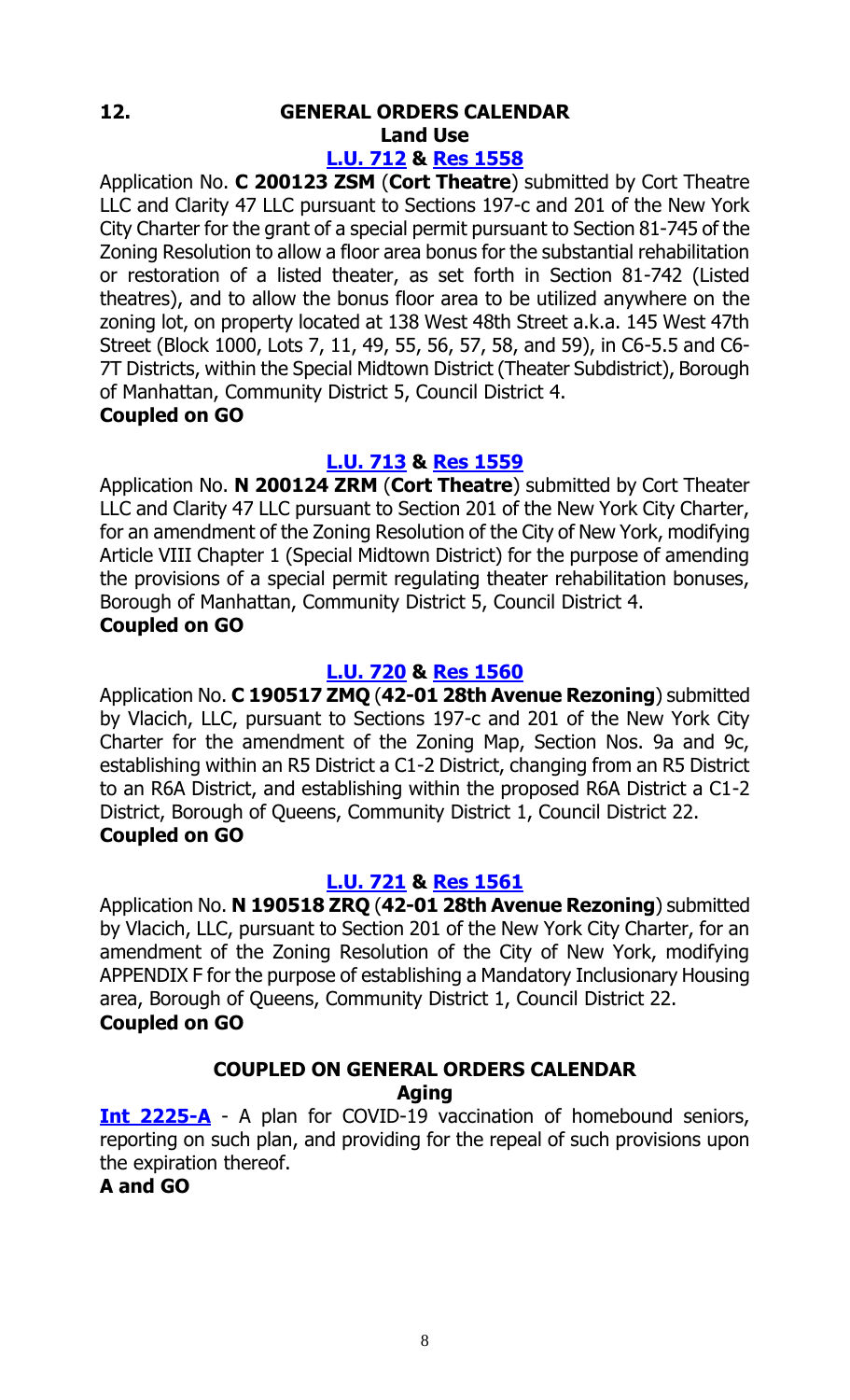#### **Economic Development**

**[Int 1839-A](https://legistar.council.nyc.gov/LegislationDetail.aspx?ID=4286227&GUID=57124C81-1DB3-402C-B2DE-6B34E59AB725&Options=&Search=)** - An annual report on the progress of the Brooklyn Navy Yard master plan.

**A and GO**

#### **Environmental Protection**

**[Int 1591-B](https://legistar.council.nyc.gov/LegislationDetail.aspx?ID=3983007&GUID=D7B397CD-49EA-4ECE-9C32-1493AB8F0C21&Options=&Search=)** - Conducting a study regarding the feasibility of constructing a new wastewater treatment facility on Rikers Island.

**A and GO**

#### **Finance**

**[Int 2046-A](https://legistar.council.nyc.gov/LegislationDetail.aspx?ID=4624858&GUID=F53D5D3B-5D23-4F08-822F-F4C9904CCE49&Options=&Search=)** - Capital commitment plans and capital project detail data reports.

#### **A and GO**

**Preconsidered [Int 2230](https://legistar.council.nyc.gov/LegislationDetail.aspx?ID=4806325&GUID=2E053009-925B-4881-BA1D-AF403E6C101F&Options=&Search=)** - The date by which the council shall submit recommendations in regard to the preliminary budget.

#### **GO**

**Preconsidered [Int 2231](https://legistar.council.nyc.gov/LegislationDetail.aspx?ID=4806326&GUID=F7522510-845C-402F-8B59-A8481C640E52&Options=&Search=)** - Extending to the 2021-22 assessment roll the renewal of certain residential property taxation exemptions received on the 2020-21 assessment roll for persons 65 years of age or over and persons with disabilities, and to provide for the repeal thereof.

#### **GO**

**Preconsidered [Res 1544](https://legistar.council.nyc.gov/LegislationDetail.aspx?ID=4801474&GUID=5B588D58-E9B0-4B62-AAF2-550157B75E00&Options=&Search=)** - The new designation and changes in the designation of certain organizations to receive funding in the Expense Budget. **GO**

**Preconsidered [M 288](https://legistar.council.nyc.gov/LegislationDetail.aspx?ID=4801488&GUID=3C0DD46E-8E52-4DA2-BCE5-493BFF4277BE&Options=ID|Text|&Search=) & [Res 1548](https://legistar.council.nyc.gov/LegislationDetail.aspx?ID=4808821&GUID=078BAC94-F561-4DC4-A69C-25E660C35CD1&Options=ID|Text|&Search=)** - Transfer City funds between various agencies in Fiscal Year 2021 to implement changes to the City's expense budget, pursuant to Section 107(b) of the New York City Charter (**MN-3**). **GO**

**Preconsidered [M 289](https://legistar.council.nyc.gov/LegislationDetail.aspx?ID=4801489&GUID=16CE20F1-83C4-474E-A470-C42962A95C93&Options=ID|Text|&Search=) & [Res 1549](https://legistar.council.nyc.gov/LegislationDetail.aspx?ID=4808822&GUID=78447969-9F91-438A-8828-328FE1EA70DF&Options=ID|Text|&Search=)** - Appropriation of new City revenues in Fiscal Year 2021, pursuant to Section 107(e) of the New York City Charter (**MN-4**).

#### **GO**

**Preconsidered [L.U. 731](https://legistar.council.nyc.gov/LegislationDetail.aspx?ID=4806327&GUID=2E1D1D31-13B8-4ECD-8A43-6C357F8FF0CE&Options=&Search=) & Res [1550](https://legistar.council.nyc.gov/LegislationDetail.aspx?ID=4808823&GUID=711E629A-0913-4CE7-AA7F-C86FDACE37B9&Options=ID|Text|&Search=)** - 1045 Anderson Avenue HDFC, Block 2508, Lot 26; Bronx, Community District No. 4, Council District 8. **GO**

**Preconsidered [L.U. 732](https://legistar.council.nyc.gov/LegislationDetail.aspx?ID=4806339&GUID=A47CFDCC-E73D-42AD-8EE5-11B6CF3BF1DA&Options=&Search=) & Res [1551](https://legistar.council.nyc.gov/LegislationDetail.aspx?ID=4808824&GUID=0FDBE19C-417C-4FE6-B67B-A6EF46CA5EE6&Options=ID|Text|&Search=)** - 728 Driggs Avenue HDFC, Block 2406, Lot 26; Brooklyn, Community District No. 1, Council District 34. **GO**

#### **Fire and Emergency Management**

**[Int 1849-A](https://legistar.council.nyc.gov/LegislationDetail.aspx?ID=4313334&GUID=3766A760-1CB7-4B46-9D38-A72C315FCF51&Options=&Search=)** - Establishing fire safety provisions for film production locations and requiring production location fire safety managers for certain rigging, filming and production activities

#### **A and GO**

**[Int 1852-A](https://legistar.council.nyc.gov/LegislationDetail.aspx?ID=4313348&GUID=AB296F1D-369C-4C45-8F33-5428CECBD1E0&Options=&Search=)** - Fire safety at film production locations and to providing the fire department and local firehouses with information about field conditions at film production locations.

**A and GO**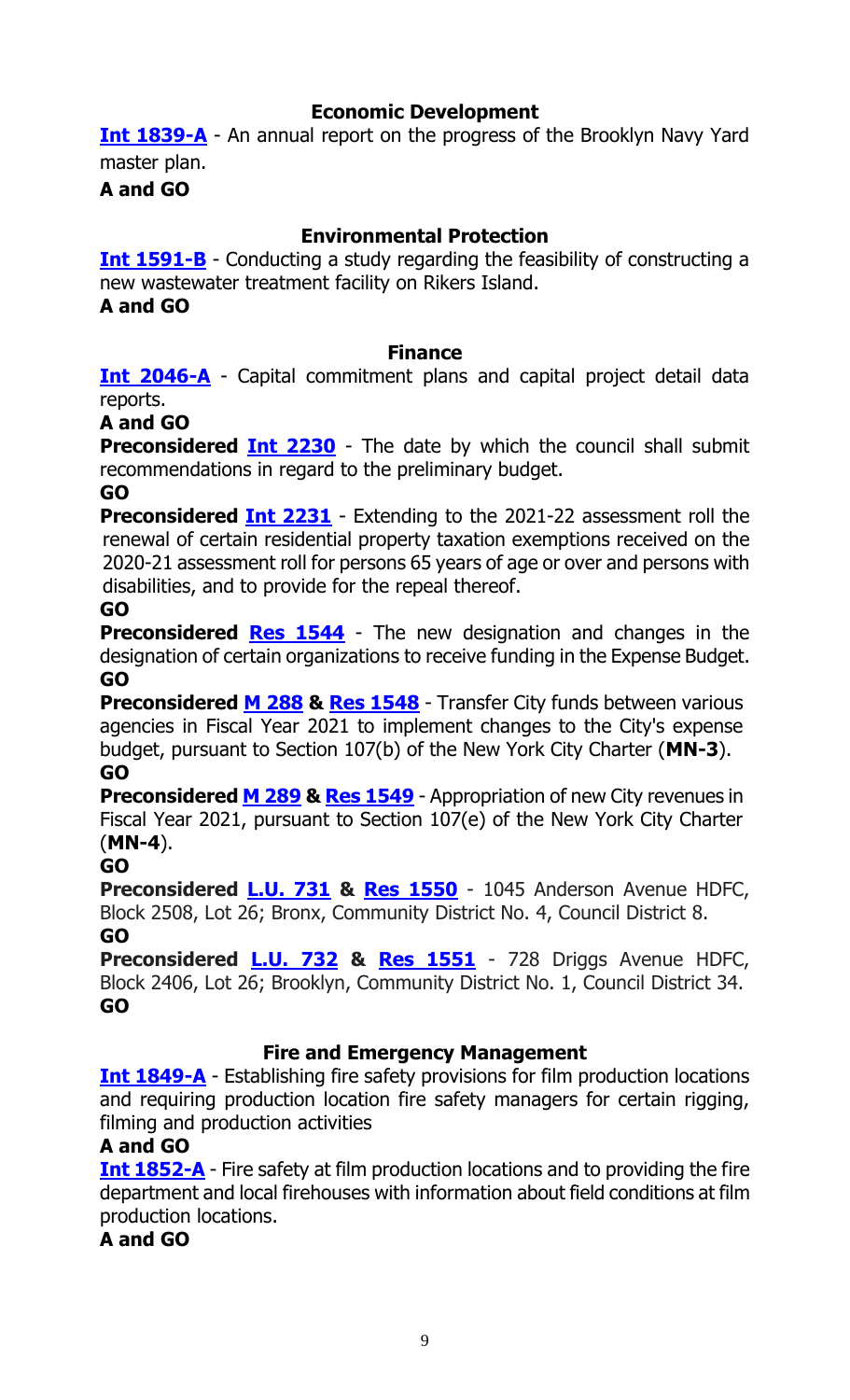### **Land Use**

**[L.U. 722](https://legistar.council.nyc.gov/LegislationDetail.aspx?ID=4754251&GUID=262D287F-976E-4848-845D-4A7C219804CC&Options=&Search=) & [Res 1552](https://legistar.council.nyc.gov/LegislationDetail.aspx?ID=4807413&GUID=B3E609F4-3DBF-42C0-8F02-8C5D534D6087&Options=ID|Text|&Search=)** - App. **C 200062 ZMK** (**16th Avenue Rezoning**) Borough of Brooklyn, Community District 12, Council District 44.

#### **Disapproved**

**[L.U. 723](https://legistar.council.nyc.gov/LegislationDetail.aspx?ID=4754252&GUID=03F70509-BE68-42EF-8DF3-C013789C00AD&Options=&Search=) & [Res 1553](https://legistar.council.nyc.gov/LegislationDetail.aspx?ID=4807414&GUID=5214026A-FBE7-4E35-A2A1-259D4C6D9D19&Options=ID|Text|&Search=)** - App. **N 200063 ZRK** (**16th Avenue Rezoning**) Borough of Brooklyn, Community District 12, Council District 44.

#### **Disapproved**

**[L.U. 724](https://legistar.council.nyc.gov/LegislationDetail.aspx?ID=4766865&GUID=548F42FC-CB89-474B-880E-26C3828AEDBB&Options=&Search=) & [Res 1554](https://legistar.council.nyc.gov/LegislationDetail.aspx?ID=4807421&GUID=42BD1739-DC8C-4B1E-BB25-13E9938147B5&Options=ID|Text|&Search=)** - App. **20215012 HKK / N 210194 HKK** (**East 25th Street Historic District**) Borough of Brooklyn, Community District 17, Council District 45.

**GO**

**[L.U. 725](https://legistar.council.nyc.gov/LegislationDetail.aspx?ID=4766866&GUID=2DA5A86B-D4AD-4D7F-928E-882FE5F3FE4D&Options=&Search=) & [Res 1555](https://legistar.council.nyc.gov/LegislationDetail.aspx?ID=4807424&GUID=A324C9C0-01D7-4E66-9CC9-AA7A7086A1F9&Options=ID|Text|&Search=)** - App. **20215014 HAM** (**Everlasting Pine HDFC Ground Lease Amendment**) Borough of Manhattan, Community District 1, Council District 1.

**GO**

**[L.U. 726](https://legistar.council.nyc.gov/LegislationDetail.aspx?ID=4791267&GUID=F34C12C6-B362-4FC7-BDEC-A27DE0245D9C&Options=&Search=) & [Res 1556](https://legistar.council.nyc.gov/LegislationDetail.aspx?ID=4807425&GUID=E4C84D2F-4AB1-4D32-AA20-28A85E8621DC&Options=ID|Text|&Search=)** - App. **C 210067 HUM** (**Harlem East Harlem URP Amendment**) Borough of Manhattan, Community Districts 10 and 11, Council Districts 8 and 9.

**GO**

**[L.U. 729](https://legistar.council.nyc.gov/LegislationDetail.aspx?ID=4793035&GUID=F1DB30B0-10AE-4CF1-A1FC-EA7DBD428B7F&Options=&Search=) & [Res 1557](https://legistar.council.nyc.gov/LegislationDetail.aspx?ID=4807428&GUID=66BC6D2E-0B50-4B4B-B8B2-EF2D7012171F&Options=ID|Text|&Search=)** - App. **C 200190 ZMQ** (**214-32 Hillside Avenue Rezoning**) Borough of Queens, Community District 13, Council District 23. **GO**

#### **Rules, Privileges and Elections**

**Preconsidered [Res 1546](https://legistar.council.nyc.gov/LegislationDetail.aspx?ID=4805849&GUID=6CC8E887-EEDC-4A01-BA25-CCF2BB549B44&Options=&Search=)** - Amending Rule 7.00 of the Rules of the Council in relation to changes in membership of the Standing Committees of the Council.

**GO**

#### **GENERAL ORDERS CALENDAR Land Use**

**[L.U. 712](https://legistar.council.nyc.gov/LegislationDetail.aspx?ID=4742937&GUID=48B71E5E-1262-4D3B-997F-695FF0DC207C&Options=&Search=) & [Res 1558](https://legistar.council.nyc.gov/LegislationDetail.aspx?ID=4795737&GUID=5D5A7E4F-A1FA-45F2-8A54-C5D62BB3B5B2&Options=ID|Text|&Search=)** App. **C 200123 ZSM** (**Cort Theatre**) Borough of Manhattan, Community District 5, Council District 4.

**GO**

**[L.U. 713](https://legistar.council.nyc.gov/LegislationDetail.aspx?ID=4742938&GUID=BB51C6CB-E472-4703-803F-1AE38A649A6E&Options=&Search=) & [Res 1559](https://legistar.council.nyc.gov/LegislationDetail.aspx?ID=4795738&GUID=CDB59E2D-75EB-4418-941F-2C18E871A315&Options=ID|Text|&Search=)** - App. **N 200124 ZRM** (**Cort Theatre**) Borough of Manhattan, Community District 5, Council District 4.

**GO [L.U. 720](https://legistar.council.nyc.gov/LegislationDetail.aspx?ID=4754171&GUID=3788692B-A867-49BD-A512-70FEA25242C3&Options=&Search=) & [Res 1560](https://legistar.council.nyc.gov/LegislationDetail.aspx?ID=4795739&GUID=3DA8412E-AB77-4E25-8DB9-FC3B8F83FE17&Options=ID|Text|&Search=)** - App. **C 190517 ZMQ** (**42-01 28th Avenue Rezoning**) Borough of Queens, Community District 1, Council District 22. **GO**

**[L.U. 721](https://legistar.council.nyc.gov/LegislationDetail.aspx?ID=4754172&GUID=F775724C-E3C9-4A57-9CE6-20DEF8DC7AF6&Options=&Search=) & Res [1561](https://legistar.council.nyc.gov/LegislationDetail.aspx?ID=4795740&GUID=01FB1221-7D15-4017-AE69-D38310FC713A&Options=ID|Text|&Search=)** - App. **N 190518 ZRQ** (**42-01 28th Avenue Rezoning**) Borough of Queens, Community District 1, Council District 22. **GO**

#### **Roll Call**

**13. INTRODUCTION & READING OF BILLS**

See Attached

### **14. DISCUSSION OF RESOLUTIONS**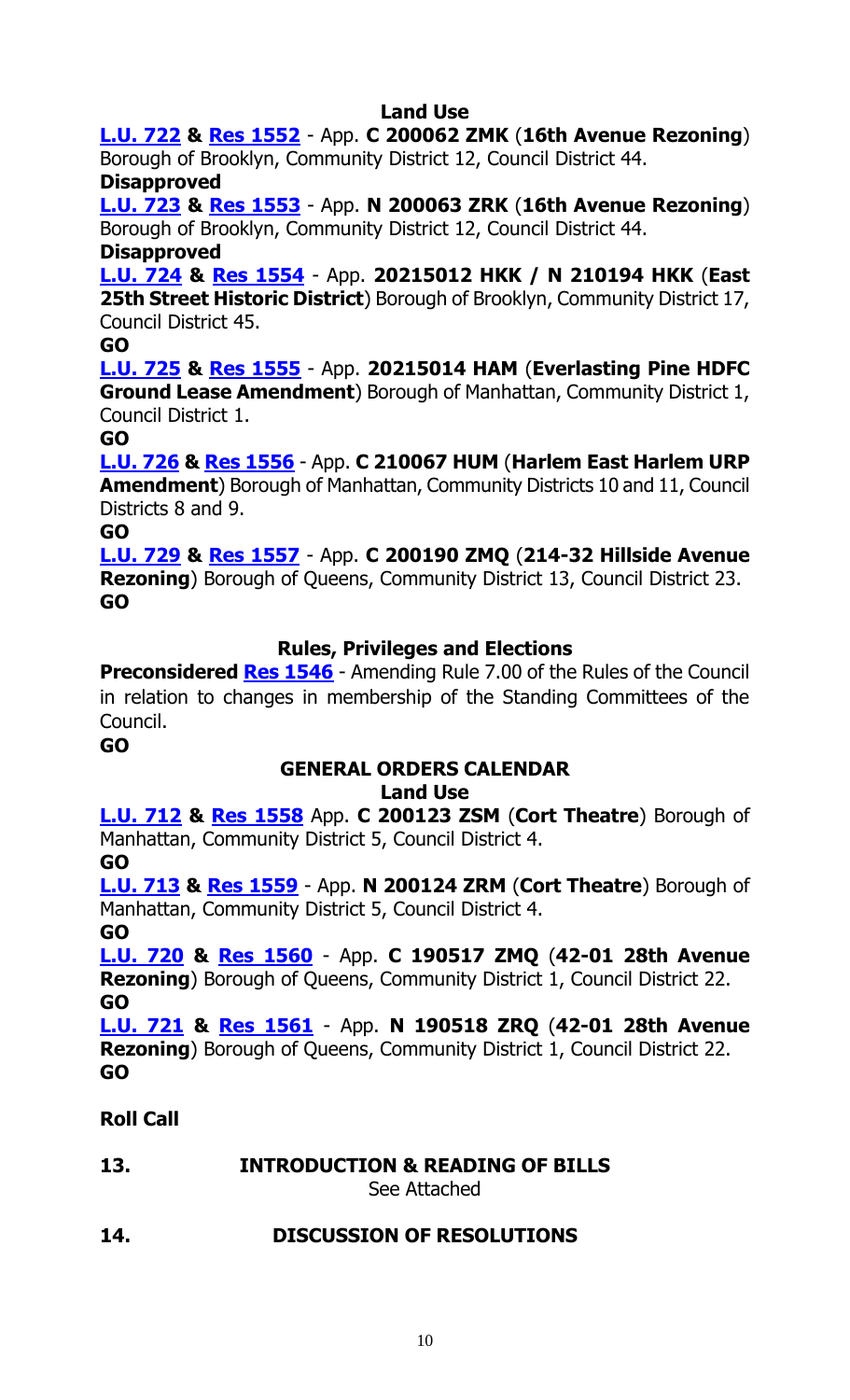#### **15. RESOLUTIONS**

#### **[Res 1416-A](https://legistar.council.nyc.gov/LegislationDetail.aspx?ID=4626495&GUID=8B55793D-F616-4FF4-997B-A59D3D81E469&Options=&Search=)**

An Amended Resolution calling on the United States Department of Homeland Security to halt all deportation proceedings for the length of the COVID-19 pandemic, as a means of restricting the global spread of this disease. **Amended and Adopted by the Committee on Immigration**

#### **[Res 1417-A](https://legistar.council.nyc.gov/LegislationDetail.aspx?ID=4626500&GUID=4DFA93F8-B50F-4BD9-90BC-51D6CC1E6DDF&Options=&Search=)**

An Amended Resolution calling on the United States Department of Homeland Security to place a moratorium on all removal proceedings for employmentbased status holders that suffered a loss of employment during or due to the COVID-19 pandemic.

#### **Amended and Adopted by the Committee on Immigration**

#### **[Res 1418-A](https://legistar.council.nyc.gov/LegislationDetail.aspx?ID=4626502&GUID=E1EA0FC4-D75B-40B2-9F0C-1DED46E7FFCB&Options=&Search=)**

An Amended Resolution calling on the United States Congress to pass, and the President to sign, legislation that would permit employment-based status holders to retain lawful status, after loss of employment, if such loss was related to the COVID-19 pandemic.

#### **Amended and Adopted by the Committee on Immigration**

#### **[Res 1419-A](https://legistar.council.nyc.gov/LegislationDetail.aspx?ID=4626501&GUID=FEBD21C0-8365-4815-B886-0B0CB885E842&Options=&Search=)**

An Amended Resolution calling on the United States Congress to pass, and the President to sign, legislation that would provide immigration relief for family members who derive lawful immigration status from a frontline worker who passed away due to COVID-19.

#### **Amended and Adopted by the Committee on Immigration**

#### **[Res 1473](https://legistar.council.nyc.gov/LegislationDetail.aspx?ID=4680251&GUID=383C061C-2E82-48B9-BCE1-2EC83C0A26D7&Options=&Search=)**

Resolution calling upon the New York City Department of Education to provide families of children with disabilities the necessary training and equipment to properly enable distance learning.

#### **Adopted by the Committee on Education**

- **16. GENERAL DISCUSSION**
- **17. EXTENSION OF REMARKS**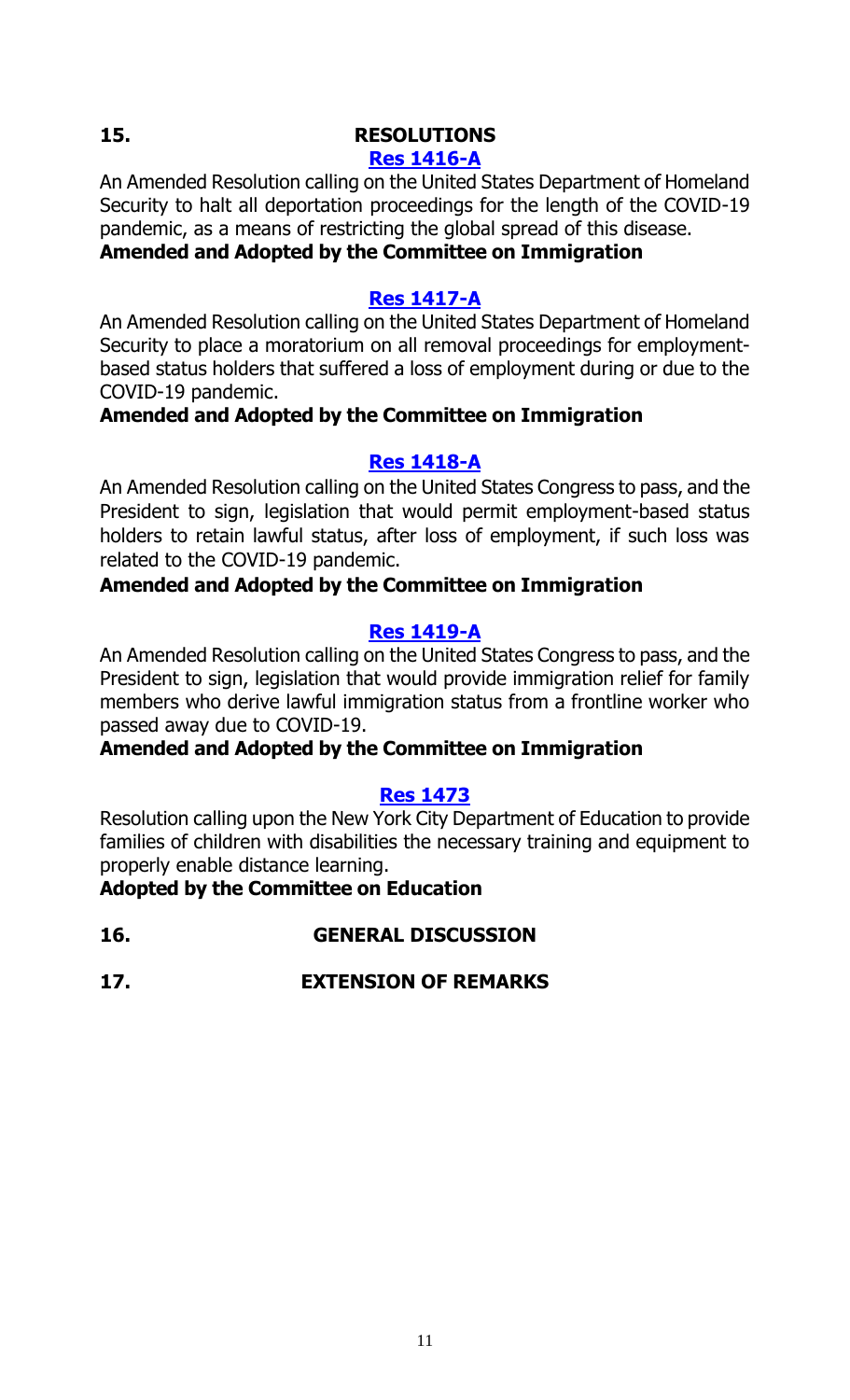# **INTRODUCTION AND READING OF BILLS**

#### **[Res 1543](https://legistar.council.nyc.gov/LegislationDetail.aspx?ID=4808653&GUID=547EF52B-80EC-4350-8E07-12C1B7B63673&Options=ID|Text|&Search=)**

By Council Members Ayala and Rivera:

Resolution calling on Congress to pass, and the President to sign, the Puerto Rico Self-Determination Act of 2020, H.R. 8113.

#### **Cultural Affairs, Libraries and International Intergroup Relations**

#### **[Int 2229](https://legistar.council.nyc.gov/LegislationDetail.aspx?ID=4808652&GUID=09349F58-2C0F-4941-A0EC-CFFBECA79E2F&Options=ID|Text|&Search=)**

By Council Members Cornegy, Van Bramer, Gjonaj and Cumbo: A Local Law to amend the New York city charter, in relation to establishing a commission to develop and implement a living treasures program. **Cultural Affairs, Libraries and International Intergroup Relations**

#### **Preconsidered [Int 2230](https://legistar.council.nyc.gov/LegislationDetail.aspx?ID=4806325&GUID=2E053009-925B-4881-BA1D-AF403E6C101F&Options=ID|Text|&Search=)**

By Council Member Dromm:

A Local Law to amend the New York city charter, in relation to the date by which the council shall submit recommendations in regard to the preliminary budget.

#### **Finance**

#### **Preconsidered [Int 2231](https://legistar.council.nyc.gov/LegislationDetail.aspx?ID=4806326&GUID=F7522510-845C-402F-8B59-A8481C640E52&Options=ID|Text|&Search=)**

By Council Member Dromm:

A Local Law in relation to extending to the 2021-22 assessment roll the renewal of certain residential property taxation exemptions received on the 2020-21 assessment roll for persons 65 years of age or over and persons with disabilities, and to provide for the repeal thereof.

#### **Finance**

### **[Int 2232](https://legistar.council.nyc.gov/LegislationDetail.aspx?ID=4808692&GUID=BD291EE3-16C3-4D0C-A5C3-5BC8698F8D42&Options=ID|Text|&Search=)**

By Council Member Dromm:

A Local Law to amend the New York city charter, in relation to establishing an office of sexual orientation and gender identity and expression.

#### **Women and Gender Equity**

#### **Preconsidered [Res 1544](https://legistar.council.nyc.gov/LegislationDetail.aspx?ID=4801474&GUID=5B588D58-E9B0-4B62-AAF2-550157B75E00&Options=ID|Text|&Search=)**

By Council Member Dromm:

Resolution approving the new designation and changes in the designation of certain organizations to receive funding in the Expense Budget. **Finance**

#### **[Int 2233](https://legistar.council.nyc.gov/LegislationDetail.aspx?ID=4805925&GUID=2C7D9F71-D49E-499E-A21F-F6A9D5C76B90&Options=ID|Text|&Search=)**

By Council Members Gibson, The Speaker (Council Member Johnson), Gjonaj and Holden:

A Local Law to amend the New York city charter and the administrative code of the city of New York, in relation to adjusting penalties and allowing opportunities to cure for certain violations.

#### **Small Business**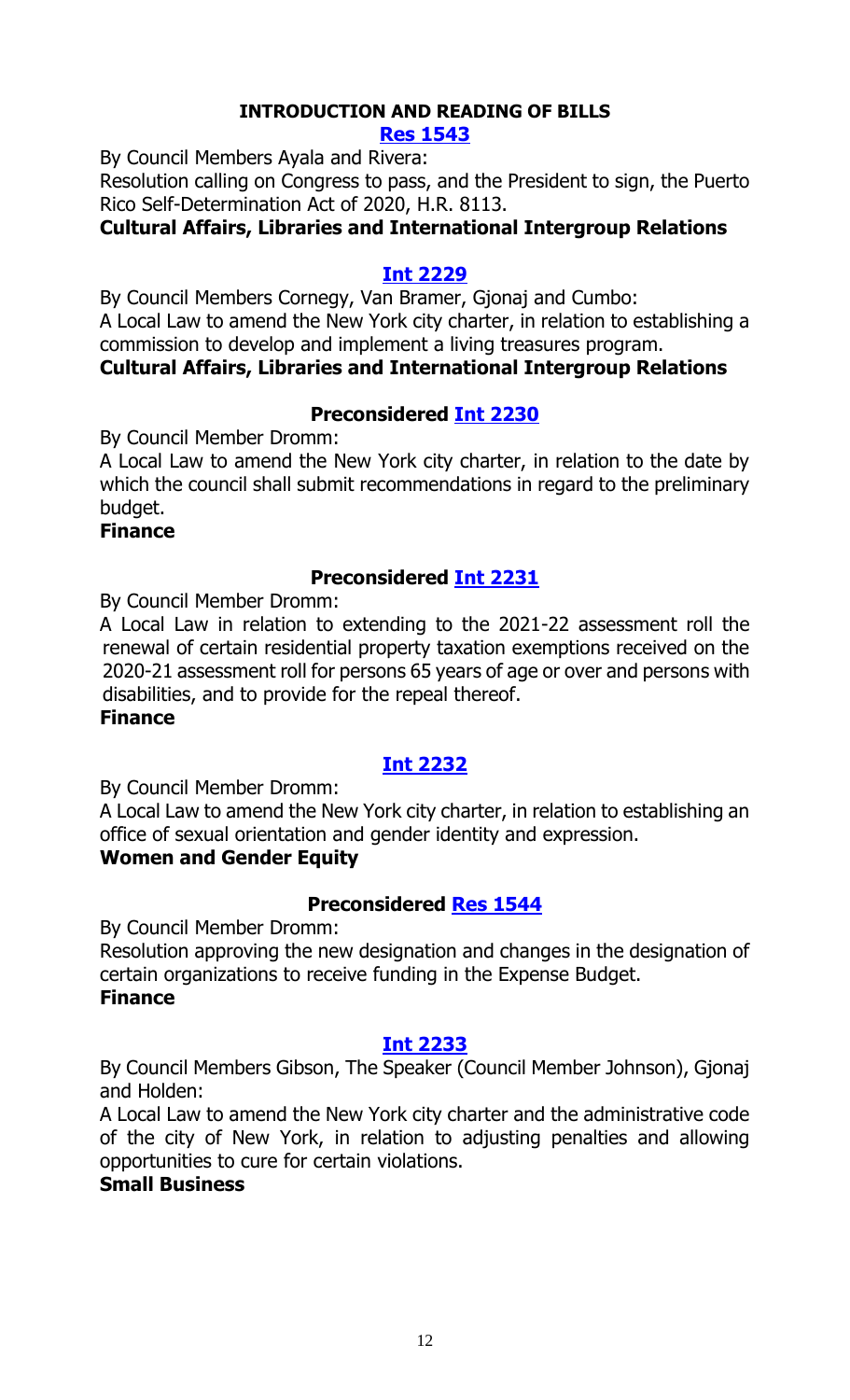#### **[Int 2234](https://legistar.council.nyc.gov/LegislationDetail.aspx?ID=4805924&GUID=326291CC-1EB4-4286-A7F0-BA0F0B92C87E&Options=ID|Text|&Search=)**

By Council Members Gjonaj and The Speaker (Council Member Johnson): A Local Law in relation to requiring the waiver and refund of certain civil penalties, and allowing additional civil penalty relief, during the COVID-19 pandemic.

#### **Small Business**

#### **[Res 1545](https://legistar.council.nyc.gov/LegislationDetail.aspx?ID=4808693&GUID=50CBB21D-DA29-441D-8653-5F0C4D058944&Options=ID|Text|&Search=)**

By Council Member Holden:

Resolution calling upon the New York State Liquor Authority to temporarily allow a business to seat patrons in front of an adjacent business, so long as the adjacent business has given permission.

#### **Small Business**

#### **[Int 2235](https://legistar.council.nyc.gov/LegislationDetail.aspx?ID=4808691&GUID=079B0DF3-37F7-4AC6-BA1B-88E312F85195&Options=ID|Text|&Search=)**

By Council Member Kallos:

A Local Law to amend the administrative code of the city of New York, in relation to requiring limited liability business entities to disclose managers, officers and owners on applications for certificates of occupancy and permits from the department of buildings

#### **Housing and Buildings**

#### **Preconsidered [Res 1546](https://legistar.council.nyc.gov/LegislationDetail.aspx?ID=4805849&GUID=6CC8E887-EEDC-4A01-BA25-CCF2BB549B44&Options=ID|Text|&Search=)**

By Council Member Koslowitz:

Resolution amending Rule 7.00 of the Rules of the Council in relation to changes in membership of the Standing Committees of the Council.

#### **Rules, Privileges and Elections**

#### **Preconsidered [Int 2236](https://legistar.council.nyc.gov/LegislationDetail.aspx?ID=4794734&GUID=FEA00F7E-F9A6-4875-87C6-BD4E6033CA87&Options=ID|Text|&Search=)**

By Council Member Levine:

A Local Law in relation to the creation of a unified scheduling system for COVID-19 vaccinations.

#### **Health**

#### **Preconsidered [Res 1547](https://legistar.council.nyc.gov/LegislationDetail.aspx?ID=4797709&GUID=0143D39D-5DEB-4910-BC8C-2B1FFB0C37FE&Options=ID|Text|&Search=)**

By Council Member Moya:

Resolution calling upon the New York State Legislature to pass, and the Governor to sign, S2984/A1951, which would require New York Police Department officers to live within the five boroughs of New York City. **Public Safety**

#### **Preconsidered [L.U. 731](https://legistar.council.nyc.gov/LegislationDetail.aspx?ID=4806327&GUID=2E1D1D31-13B8-4ECD-8A43-6C357F8FF0CE&Options=ID|Text|&Search=)**

By Council Member Dromm:

1045 Anderson Avenue HDFC, Block 2508, Lot 26; Bronx, Community District No. 4, Council District 8.

#### **Finance**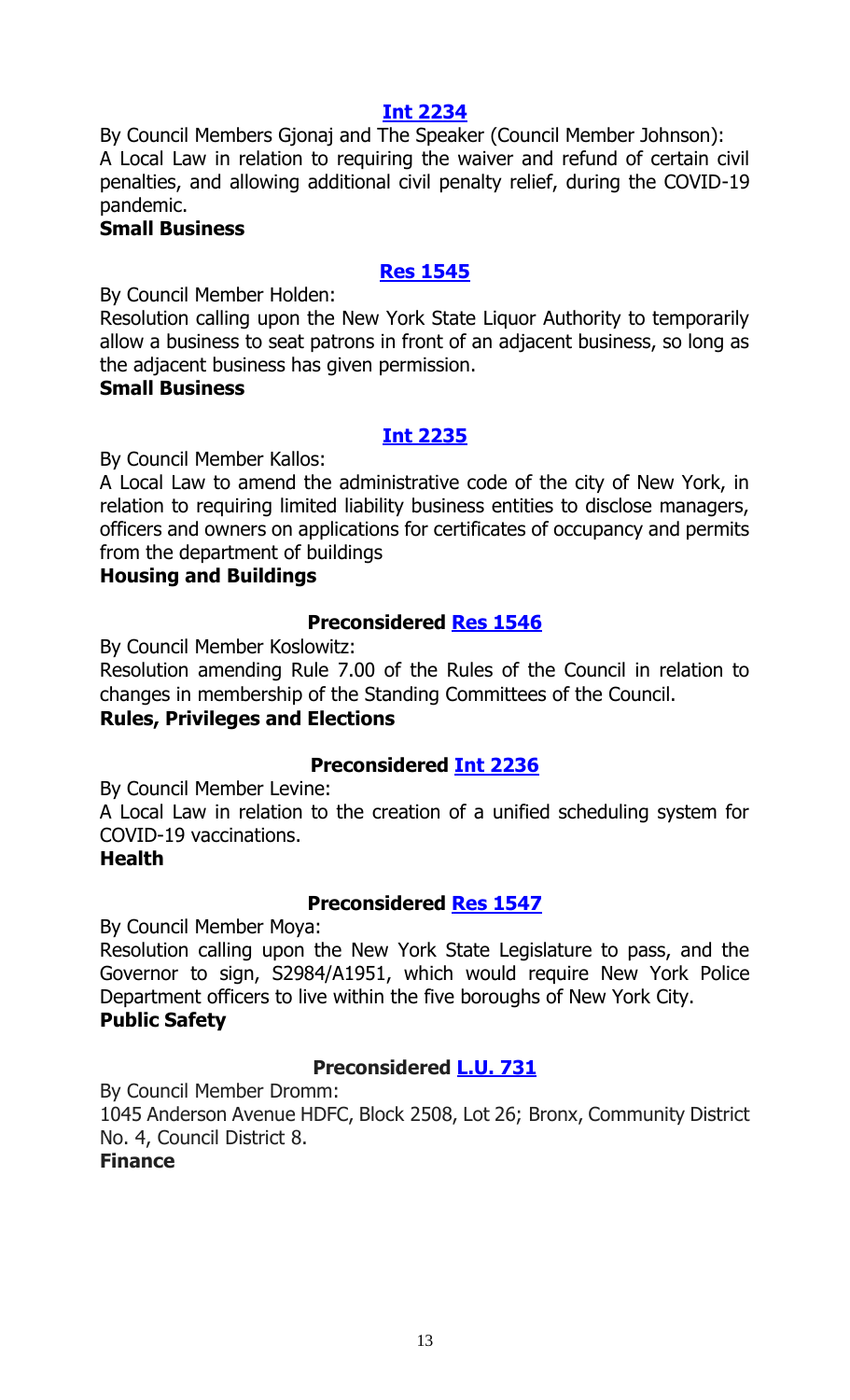#### **Preconsidered [L.U. 732](https://legistar.council.nyc.gov/LegislationDetail.aspx?ID=4806339&GUID=A47CFDCC-E73D-42AD-8EE5-11B6CF3BF1DA&Options=ID|Text|&Search=)**

By Council Member Dromm:

728 Driggs Avenue HDFC, Block 2406, Lot 26; Brooklyn, Community District No. 1, Council District 34.

#### **Finance**

#### **Preconsidered [L.U. 733](https://legistar.council.nyc.gov/LegislationDetail.aspx?ID=4800325&GUID=8EB3BCA2-B053-45B6-B93F-C294901E4BDA&Options=ID|Text|&Search=)**

By Council Member Salamanca:

Application No. **C 200029 ZMK (737 Fourth Avenue Rezoning)** submitted by 737 Fourth Avenue, LLC, pursuant to Sections 197-c and 201 of the New York City Charter for an amendment of the Zoning Map, Section No. 16d, changing from an M1-1D District to an R8A District, establishing within the proposed R8A District a C2-4 District, and establishing a Special Enhanced Commercial District (EC-1), Borough of Brooklyn, Community District 7, Council District 38.

#### **Zoning & Franchises**

### **Preconsidered [L.U. 734](https://legistar.council.nyc.gov/LegislationDetail.aspx?ID=4800346&GUID=1BD94428-F84E-464E-8BB4-4B9CD188FD1D&Options=ID|Text|&Search=)**

By Council Member Salamanca:

Application No. **N 200030 ZRK (737 Fourth Avenue Rezoning)** submitted by 737 Fourth Avenue, LLC, pursuant to Section 201 of the New York City Charter, for an amendment of the Zoning Resolution of the City of New York, extending the boundary of Special Enhanced Commercial District 1 in Article XIII, Chapter 2 (Special Enhanced Commercial District), and modifying APPENDIX F for the purpose of establishing a Mandatory Inclusionary Housing area, Borough of Brooklyn, Community District 7, Council District 38. **Zoning & Franchises**

### **Preconsidered [L.U. 735](https://legistar.council.nyc.gov/LegislationDetail.aspx?ID=4800347&GUID=6E3CDE08-5FED-4C9E-849C-0E706559F90D&Options=ID|Text|&Search=)**

By Council Member Salamanca:

Application No. **C 200178 ZMQ (91-32 63rd Drive Rezoning)** submitted by 63-68 RWKOP, LLC, pursuant to Sections 197-c and 201 of the New York City Charter for an amendment of the Zoning Map, Section No. 14a, eliminating from within an existing R4 District a C2-2 District, changing from an R4 District to an R7A District, and establishing within the proposed R7A District a C2-3 District, Borough of Queens, Community District 6, Council District 29. **Zoning & Franchises**

### **Preconsidered [L.U. 736](https://legistar.council.nyc.gov/LegislationDetail.aspx?ID=4800348&GUID=C3B3003A-5240-40ED-8B7E-FB451895BDA0&Options=ID|Text|&Search=)**

By Council Member Salamanca:

Application No. **N 200179 ZRQ (91-32 63rd Drive Rezoning)** submitted by 63-68 RWKOP, LLC, pursuant to Section 201 of the New York City Charter, for an amendment of the Zoning Resolution of the City of New York, modifying APPENDIX F for the purpose of establishing a Mandatory Inclusionary Housing area, Borough of Queens, Community District 6, Council District 29.

#### **Zoning & Franchises**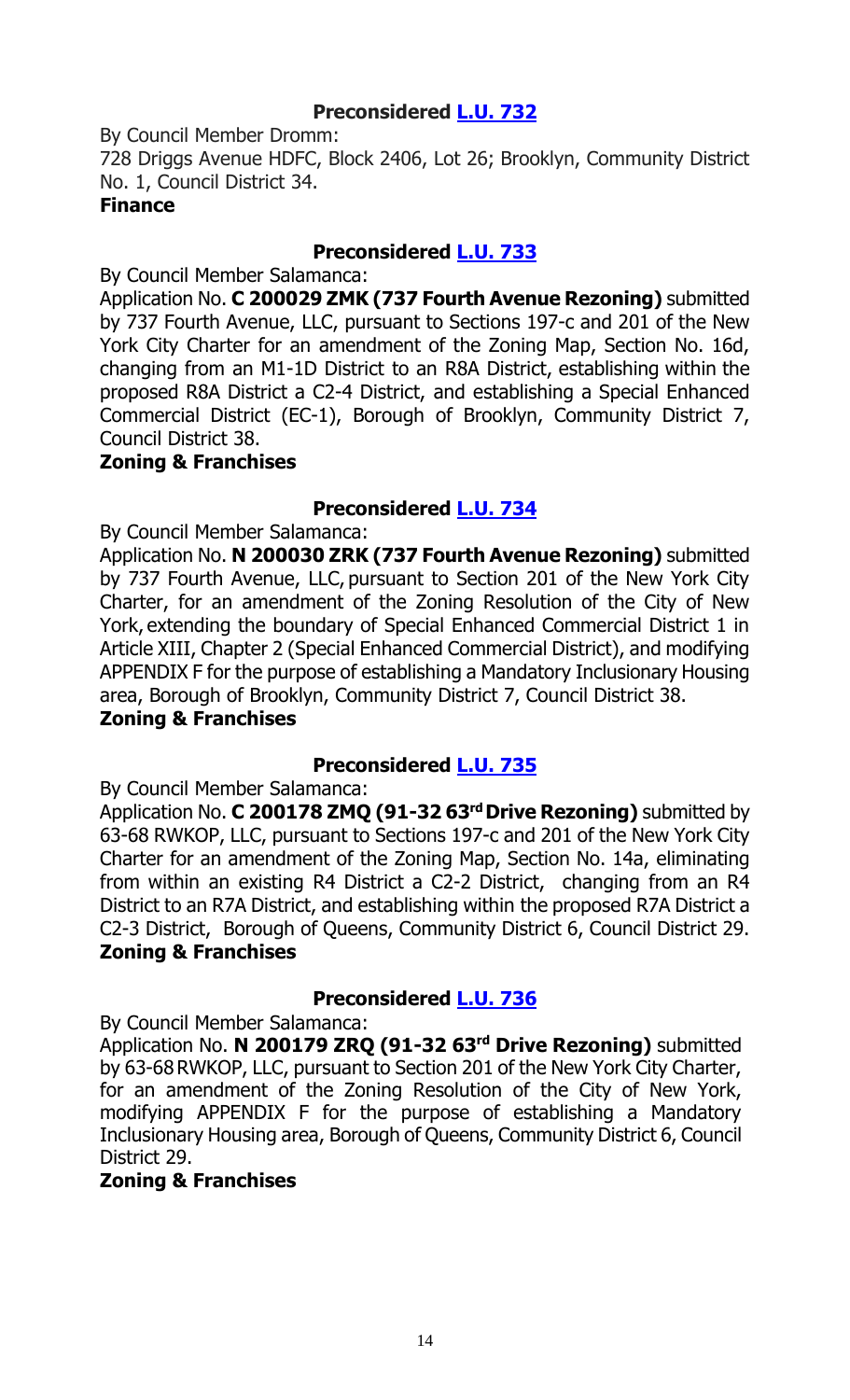#### **Preconsidered [L.U. 737](https://legistar.council.nyc.gov/LegislationDetail.aspx?ID=4800349&GUID=BD7F6DAD-E3EC-4090-973F-4E493E28606B&Options=ID|Text|&Search=)**

By Council Member Salamanca:

Application No. **C 200252 ZMQ (245-01 Jamaica Avenue Rezoning)** submitted by Marino Plaza 63-12, LLC, pursuant to Sections 197-c and 201 of the New York City Charter for an amendment of the Zoning Map, Section No. 15c, eliminating from within an existing R4 District a C1-3 District and establishing within an existing R4 District a C2-3 District, Borough of Queens, Community District 13, Council District 23.

#### **Zoning & Franchises**

#### **Preconsidered [L.U. 738](https://legistar.council.nyc.gov/LegislationDetail.aspx?ID=4800350&GUID=B26FBD02-A390-4639-A8D8-CA3232424D37&Options=ID|Text|&Search=)**

By Council Member Salamanca:

Application No. **N 210069 HNQ (Arverne East)** submitted by the Department of Housing Preservation and Development (HPD), pursuant to Article 16 of the General Municipal Law of New York State for the designation of an Urban Development Action Area and an Urban Development Action Area Project for 40 parcels within the Arverne Urban Renewal Area, Borough of Queens, Community District 14, Council District 31.

#### **Zoning & Franchises**

#### **Preconsidered [L.U. 739](https://legistar.council.nyc.gov/LegislationDetail.aspx?ID=4800351&GUID=8FD377A6-27F2-483D-BA16-E37C626C4130&Options=ID|Text|&Search=)**

By Council Member Salamanca:

Application No. **C 210070 ZMQ (Arverne East)** submitted by the Department of Housing Preservation and Development (HPD), pursuant to Sections 197-c and 201 of the New York City Charter for an amendment to the Zoning Map, Section No. 31a, changing from a C4-4 District to an M1- 4/R6 District and establishing a Special Mixed Use District (MX-21), Borough of Queens, Community District 14, Council District 31.

#### **Zoning & Franchises**

#### **Preconsidered [L.U. 740](https://legistar.council.nyc.gov/LegislationDetail.aspx?ID=4800367&GUID=85BAFD66-10CD-41B1-B98E-ABAA529B2D75&Options=ID|Text|&Search=)**

By Council Member Salamanca:

Application No. **N 210071 ZRQ (Arverne East)** submitted by the Department of Housing Preservation and Development (HPD), pursuant to Section 201 of the New York City Charter, for an amendment to the Zoning Resolution of the City of New York to amend Article XII, Chapter 3 (Special Mixed Use District) to establish Special Mixed Use District 21, Borough of Queens, Community District 14, Council District 31.

#### **Zoning & Franchises**